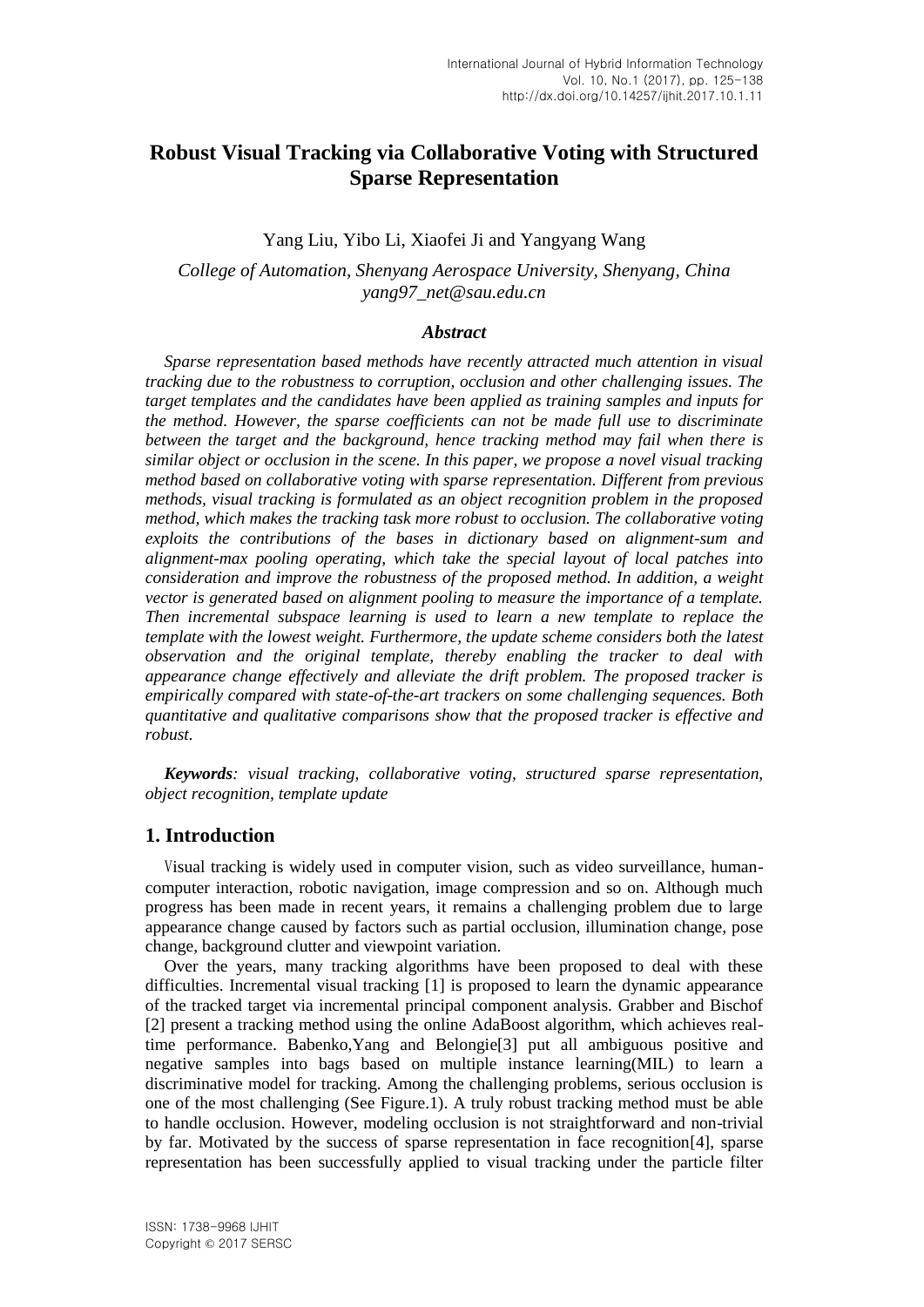framework[5] as an attempt to alleviate the occlusion problem and improves the performance of visual tracking. In [6, 7] a target candidate is sparsely represented by a linear combination of the atoms of a dictionary composed by dynamic target templates and trivial templates. By introducing trivial templates, the tracker can handle partial occlusion. The sparse representation problem can be solved through  $l_1$  minimization with non-negativity constraints. Up to now, many improved tracking algorithms have been proposed. We consider these algorithms based on sparse representation lying in two categories as generative or discriminative methods. The generative methods proposed in [8-12] use appearance models and formulate the problem as finding the image observation with minimal reconstruction error. Discriminative methods [13-15] regard the target tracking as a binary classification problem and distinguish the target from the background. The trained classifier is used to discriminate the target from background. Several algorithms [16, 17] that exploit the advantages of both generative and discriminative models have been proposed. The method [18] solved in closed-form has been proposed based on non-sparse linear representations. A new minimization model for sparse representation is proposed to improve the accuracy and efficiency [19].The relationship between particles is exploited and matrix learning is proposed for tracking in [20]. In this paper, we focus on developing a robust algorithm using a generative appearance model that takes occlusion and appearance changes into consideration to alleviate tracking drift.



**Figure 1. Challenging Videos Including Serious Occlusions**

Different from previous algorithms, we formulate the tracking task as a recognition problem. It means that the roles of templates and candidates are reversed in  $l_1$  minimization. In the previous work, visual tracking is considered as a searching problem which checks all the candidates one by one. All the candidates are represented by a linear combination of the templates. The combination coefficients are obtained by using the minimum  $l_1$ -norm solution. The result is the candidate that has the most similar appearance with the target template. The methods are complex and time-consuming. Motivated by the successful application of sparse representation in face recognition, we consider tracking task as recognition problem, in which templates and candidates are used as observed samples and dictionary. The proposed framework can deal with occlusion and corruption uniformly by exploiting the fact that the errors due to occlusion and corruption are often sparse with respect to the standard basis.

Motivated by the success of sparse representation for image classification as well as visual tracking [21], we present a robust tracking method using a collaborative voting based on a structured local sparse coding model that takes the spatial information of patches into account. Firstly, the proposed method samples overlapped local image patches within the target region. Secondly, we obtain the response matrix of patches in templates to all bases in dictionary. Next, the collaborative voting consists of two voting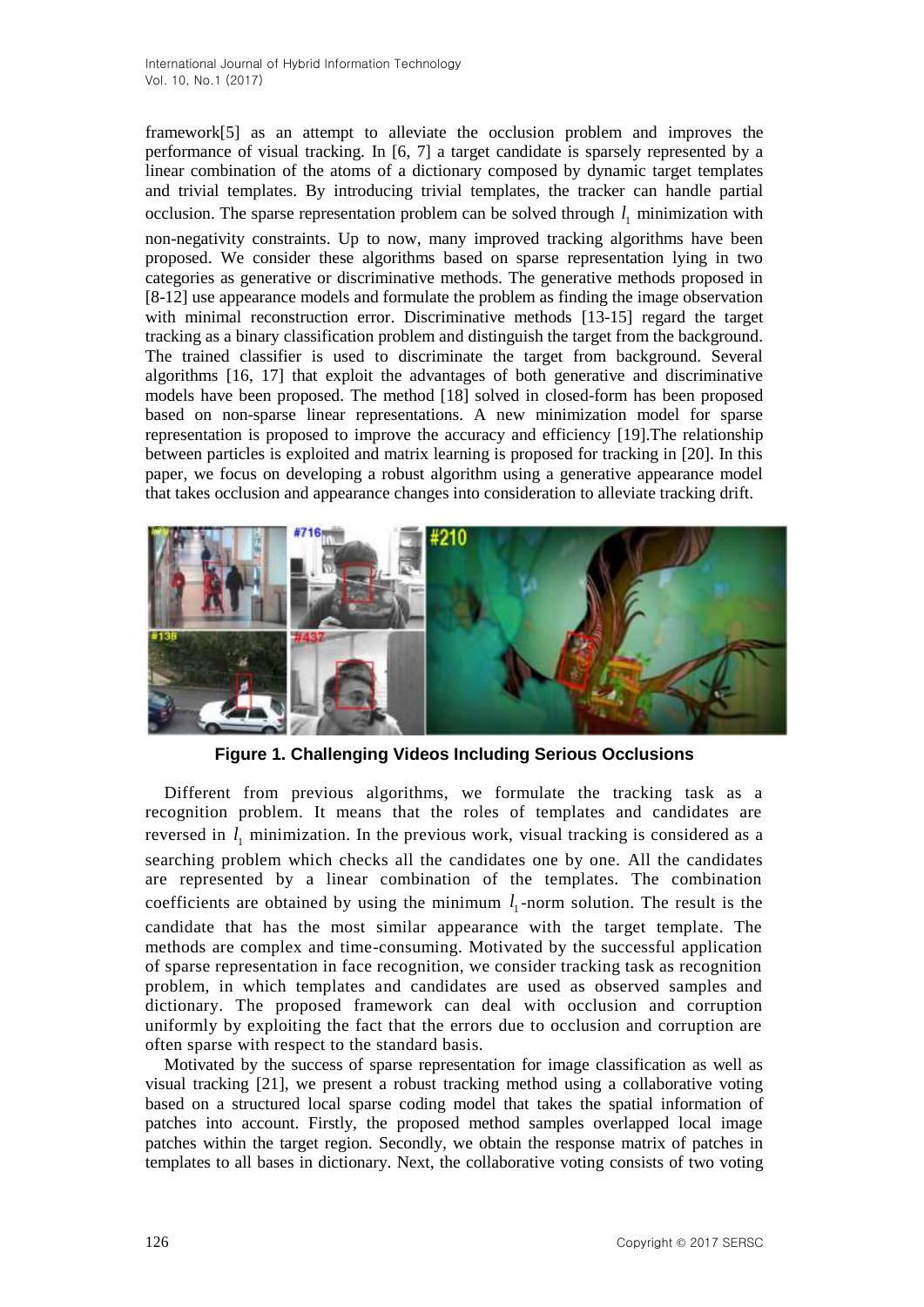processes. One voting process is to measure the contribution of each basis in dictionary to all the observed patches and cast votes to candidate with more contribution, which is based on alignment-sum pooling operating. The other voting process is to measure the contribution of alignment bases to a specific observed patch and cast votes to candidate with more contribution, which is based on alignment-max pooling operating. Finally, the collaborative voting is used as the probability of a candidate as tracking result.

The appearance of a template often changes significantly during the tracking process. Therefore, the update scheme is important and necessary. Since our representation is constructed at the pixel level, misalignment between templates and candidates might lead to degraded performance. To alleviate this problem, one of two strategies can be employed [22]: (1) Templates can be constructed by an over completely dictionary of the target object, which includes transformed versions of both. (2) Columns of candidates can be aligned to columns of templates as in [23]. In this paper, we employ the second strategy. The templates are updated based on both incremental subspace learning and sparse representation. The weights of the templates are introduced and the template with the lowest weight is replaced, which reduces the influence of the template with partial occlusion. The update scheme facilitates the tracker to account for appearance changes and makes the proposed method more accurate and robust.

### **2. Collaborative Voting Based on Structured Sparse Representation**

In this section, the details of the proposed method are presented. Firstly, we formulate visual tracking as a recognition problem. The main point is that we reverse the roles of the templates and all the candidates in sparse representation. The framework can handle errors due to occlusion and corruption uniformly by exploiting the fact that these errors are often sparse with respect to the standard basis. Secondly, the collaborative voting based on structured sparse representation is discussed in detail. Intuitively, a basis is more similar to template when its response is bigger, and we consider the basis with bigger contribution in sparse representation. Be driven by this assumption, we exploit the contribution of each basis in dictionary and cast votes to candidates with bigger contribution.

#### **2.1. Problem Formulation**

The tracking task is formulated as a recognition problem. It means that we consider a candidate as a sample of a class. All the candidates form the training samples, and we must classify a template or some templates into a candidate. Just as the method in [4], an observed template is represented by the linear combination of all the candidates. Given a template y, the target state  $x_{t-1}$  in the time instant  $t-1$ , the particle states  $x_t^1, x_t^2, \ldots, x_t^N$ are randomly sampled around the state  $x_{t-1}$  according to a zero-mean Gaussian distribution in the current time t and  $C = [C_1, C_2, ..., C_N]$  denotes target candidates. If we assume that the target templates and all target candidates lie in a special lowdimensional feature space, often called a manifold, then the target template can be represented by a linear combination of all target candidates, see Equation (1):<br>  $y = \alpha_1 C_1 + \alpha_2 C_2 + \dots + \alpha_N C_N$  (1)

$$
y = \alpha_1 C_1 + \alpha_2 C_2 + \dots + \alpha_N C_N \tag{1}
$$

where the elements of  $y$  and  $C_i$  are the feature values (for example the gray values),  $\alpha = [\alpha_1, \alpha_2, ..., \alpha_N]$  denotes the coefficient vector whose entries are zero except one (corresponding to the *jth* candidate) having the most similar appearance with the target template in ideal condition. In fact, the coefficient vector is sparse due to better representing the observed template. Then, the linear representation of *y* can also be rewritten in matrix form as Equation (2):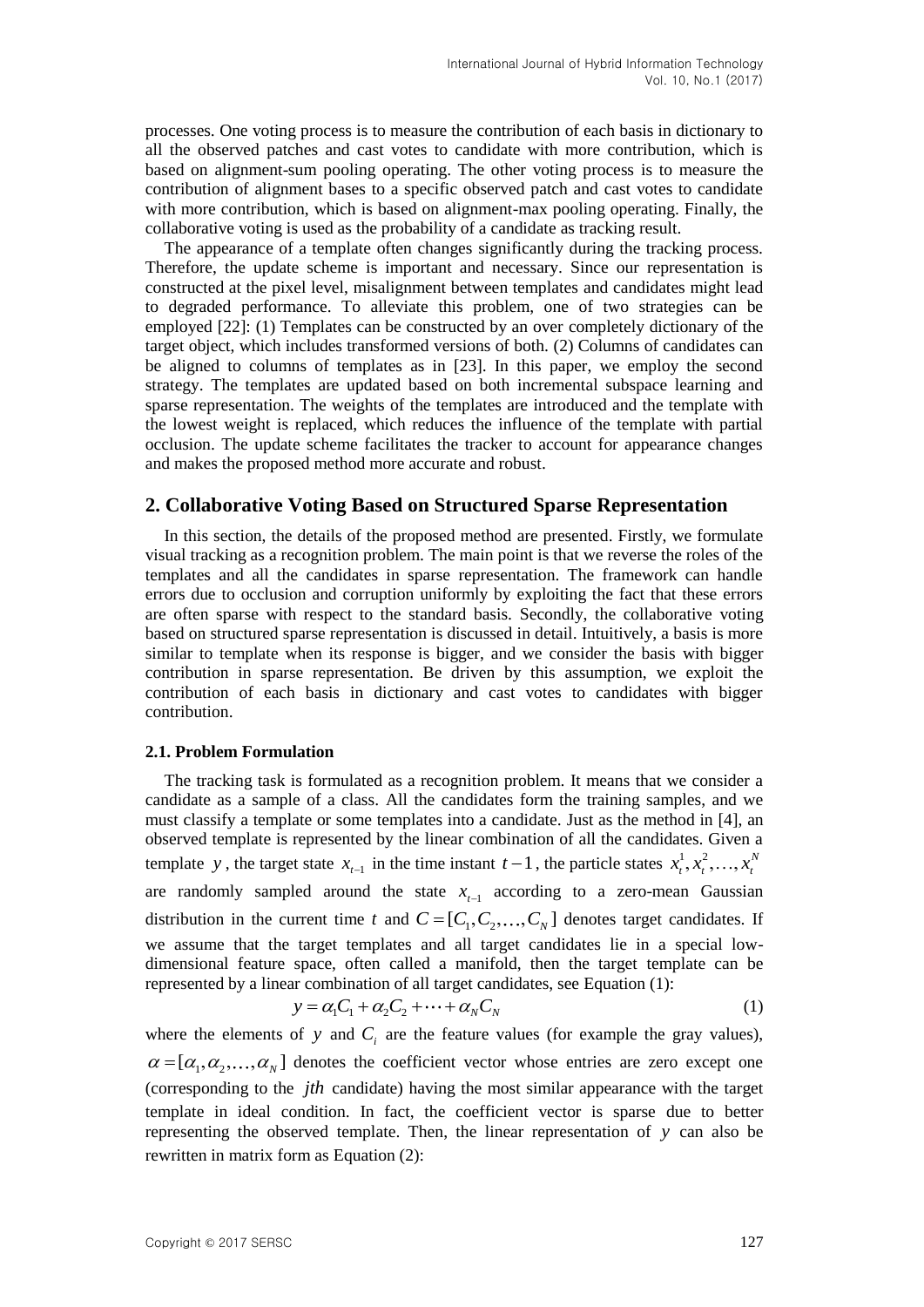International Journal of Hybrid Information Technology Vol. 10, No.1 (2017)

α

$$
y = C\alpha \tag{2}
$$

Because the linear system (2) is usually underdetermined, its solution is not unique. Recent development in the emerging theory of sparse representation and compressed sensing reveals that if the sparse code, *i.e.*  $\alpha$ , is sparse enough, the solution of Equation (2) is equal to the solution to the following  $l_1$ -minimization problem (3):

$$
\arg\min \|y - C\alpha\|_2^2 + \lambda \|\alpha\|_1
$$
 (3)

where  $\lambda$  is a tradeoff parameter between reliable representation and joint sparsity regularization. If given some template images  $T = [T_1, T_2, ..., T_n]$  as observed samples, then the linear representation of  $T$  can be rewritten in matrix form as Equation (4):

$$
\underset{\alpha_{1},\alpha_{2},...,\alpha_{n}}{\arg \min} \sum_{i=1}^{n} \left\|T_{i}-C\alpha_{i}\right\|_{2}^{2} + \lambda \left\|\alpha_{i}\right\|_{1}
$$
\n(4)

In general, taking local patches as feature makes the algorithm more robust than the complete image as feature in many researches such as classification, recognition and also tracking tasks. When sample  $M$  local patches inside all the template and candidate images, a local patch of a template is represented by the linear combination of all the local

patches of the candidates. Then, the representation of *T* is computed by the Equation (5):  

$$
\mathbf{arg} \min \sum_{a_i^1, a_i^2, \dots, a_n^M} \sum_{i=1}^n \left\| y_i^j - D\alpha_i^j \right\|_2^2 + \lambda \left\| \alpha_i^j \right\|_1
$$
(5)

where  $D = [d_1, d_2, ..., d_{N \times M}]$ ,  $d_i$  is a local patch sampled in candidates.  $y_i^j$  $y_i^j$  denotes the

*jth* local patch of the *ith* template, and  $\alpha_i^j$  denotes the corresponding coefficient vector. In the proposed method, we sample overlapped local image patches inside the templates and candidates. Then all the above operations are conducted. In the recognition framework, a local patch of a template is represented by the linear combination of training patches coming from candidates. Then we can obtain the coefficients of the local patch. Next, we cast a vote to the candidate which holds the biggest coefficient based on structured sparse representation. Finally the candidate with the most votes is recognized as the tracking result. The details are shown in subsection 2.2.

#### **2.2. Collaborative Voting Based on Alignment-max and Alignment-sum Pooling**

We propose collaborative voting for visual tracking. We measure the contribution of a basis in dictionary to all local patches in  $T$  based on alignment-sum pooling operating and cast votes according to contributions. In addition, we use the coefficients of a local patch in a certain position in  $T$  to all the patches with according spatial layout inside candidates to cast votes based on alignment-max pooling. Finally, we propose a collaborative voting within the particle filter framework.

*Alignment-sum pooling for a basis to all observed patches*

Because the linear syr  $f_{\rm C}$  (2)<br>Because the linear syr of  $Q$  is usually underdetermined, its solution is not unique,<br>exert) developement in the coney from the exert) appear representation and compressed<br>exert) depend A row of response matrix shows the contribution of a basis to all observed samples in representation task. We cast a vote to some candidate based on this fact. Let  $D = [d_1, d_2, ..., d_k] \in R^{m \times k}$ , where  $k = M \times N$ , and  $A = [a_1, a_2, ..., a_r] \in R^{k \times r}$ , where  $a_i$ denotes the sparse vector of *ith* observed patch in  $T$ ,  $r = n \times M$ . We want to check the contribution of a basis in dictionary. Since each row of *A* corresponds to the response of all local patches in  $T$  to one specific basis in dictionary  $D$ . There are some pooling methods may be used for image statistics. The sum pooling has shown good performance in image classification. In order to make the representation more robust, we use the sum pooling function on the sparse coefficients.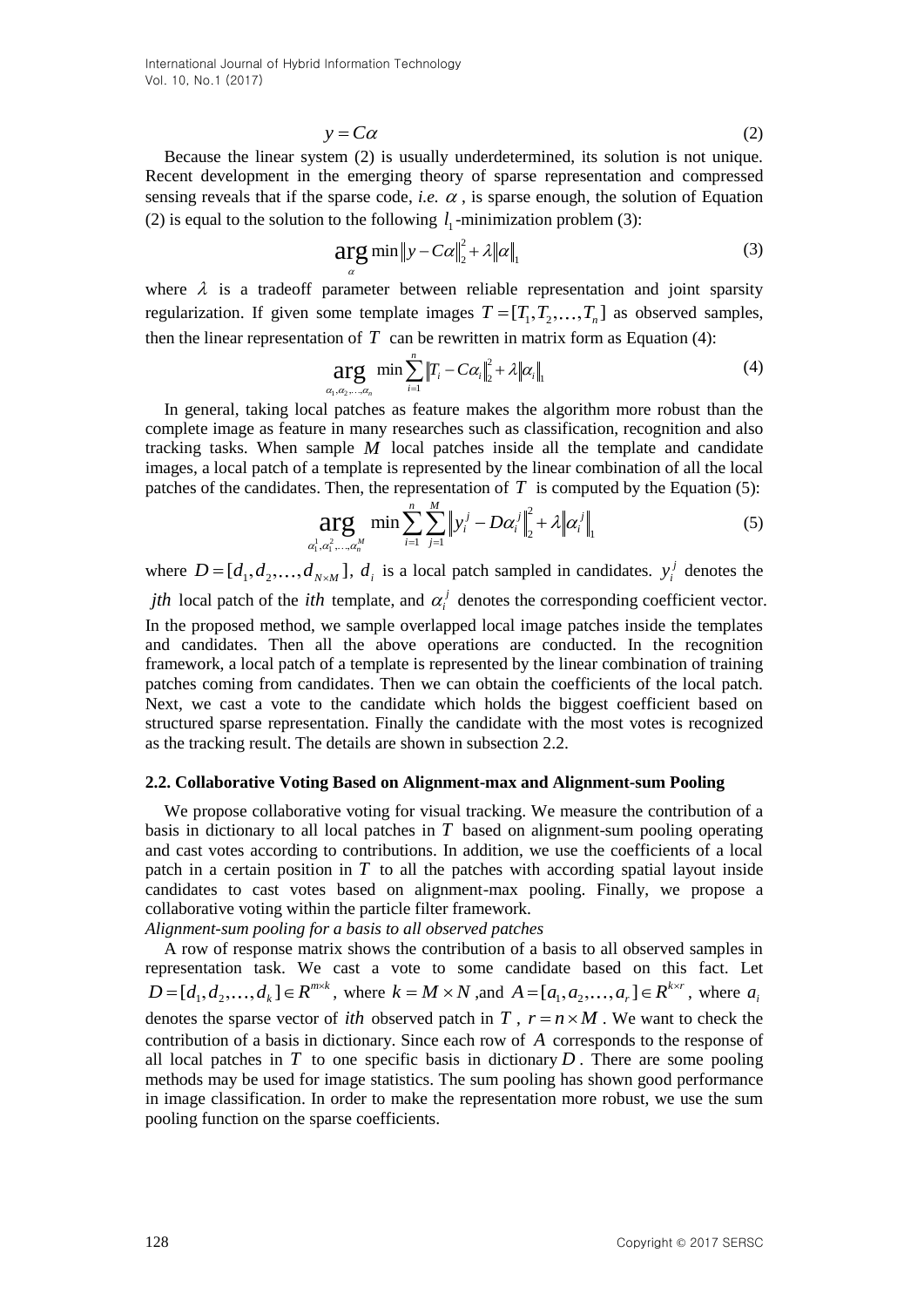$$
b_i = \sum_{j=1}^r a_{i,j} \tag{6}
$$

Note  $b_i$  is the element of vector  $b \in R^{k \times 1}$ . We rewrite  $b = [h_{1,1}, h_{1,2},..., h_{N,M}]^T$ , where  $h_{i,j}$  denotes the sum pooling operator of the response of the *jth* patch in the *ith* candidate. The contribution that the basis hold is bigger in representation task, the basis appearance is more similar to observed patch. Only sum pooling operating is not enough to improve the discriminative ability of sparse coefficients. Therefore, alignment-sum pooling is used to obtain better performance. We compare the contributions of bases at the fixed position and find the most one to cast vote.<br>  $\arg max \{h_{p,s}\}, p = 1, 2, ..., N$ 

$$
\underset{p}{\text{arg max}} \{h_{p,s}\}, p = 1, 2, ..., N \tag{7}
$$

It means to find the maximal contribution for all the patches in all candidates. Then we cast a vote to the *pth* candidate. The alignment-sum pooling is well established with biophysical evidence in visual area and it is effective for image classification with local features. After checking all the bases in dictionary, the *ith* candidate holds some number of votes *conr*<sub>*i*</sub>. The probability can be computed by Equation (8):

$$
P_r = \lambda_r \cdot \frac{1}{exp(-conr_i)}
$$
\n(8)

where  $\lambda$ <sub>r</sub> is a constant defined by user.

*Alignment-max pooling for an observed patches to all alignment basis*

A column of response matrix shows the contribution of all bases to a specific observed sample in representation task. We vast a vote to some candidate based on this fact. Motivated by the success of sparse coding for object tracking[21], we propose our voting algorithm based on alignment-max pooling. The aim of this work is to check the contribution of all the alignment basis in dictionary to the corresponding observed patch in *T* . For an observed patch that is the *sth* patch sample inside target region, we can obtain its sparse vector  $a_i = [a_{1,i}, a_{2,i},..., a_{k,i}]^T$ , the *ith* column of A. Let botain its sparse vector  $a_i = [a_{1,i}, a_{2,i},..., a_{k,i}]$ , the *i*m column of *A*. Let  $a_i = [v_{1,1}, v_{1,2},..., v_{1,M}, v_{2,1},..., v_{N,M}]$ , where  $v_{i,j}$  is the coefficient of the *i* th candidate and the  $j$ <sup>th</sup> patch. We use alignment-max pooling to find the biggest contribution of a basis in the corresponding position with the observed patch.<br>  $\arg max \{v_{q,s}\}, q = 1, 2, ..., N$ 

$$
\underset{q}{\text{arg max}} \left\{ v_{q,s} \right\}, q = 1, 2, \dots, N \tag{9}
$$

It means that the basis of the *qth* candidate has the most similar appearance with the observed patch, and we cast a vote to the *qth* candidate. The voting process is involved in all the patches in  $T$ . Finally, each candidate holds some number of votes  $conc_i$ , which demonstrates the probability of a candidate as tracking result.

$$
P_c = \lambda_c \cdot \frac{1}{exp(-cone_i)}
$$
\n(10)

where  $\lambda_c$  is a constant defined by user. The alignment-max pooling operating makes the representation more robust to occlusion and noise. The spatial structure of patches is taken into consideration. The spatial layout of local patched represent the structure of the target. Each local patch represents one fixed part of the target object. Without occlusion, a local path can be best described by the patches at the same positions of the candidates. When the candidates contain the target object with some appearance variation, the blocks that appear frequently in these candidates (as indicated by their sparse codes) should be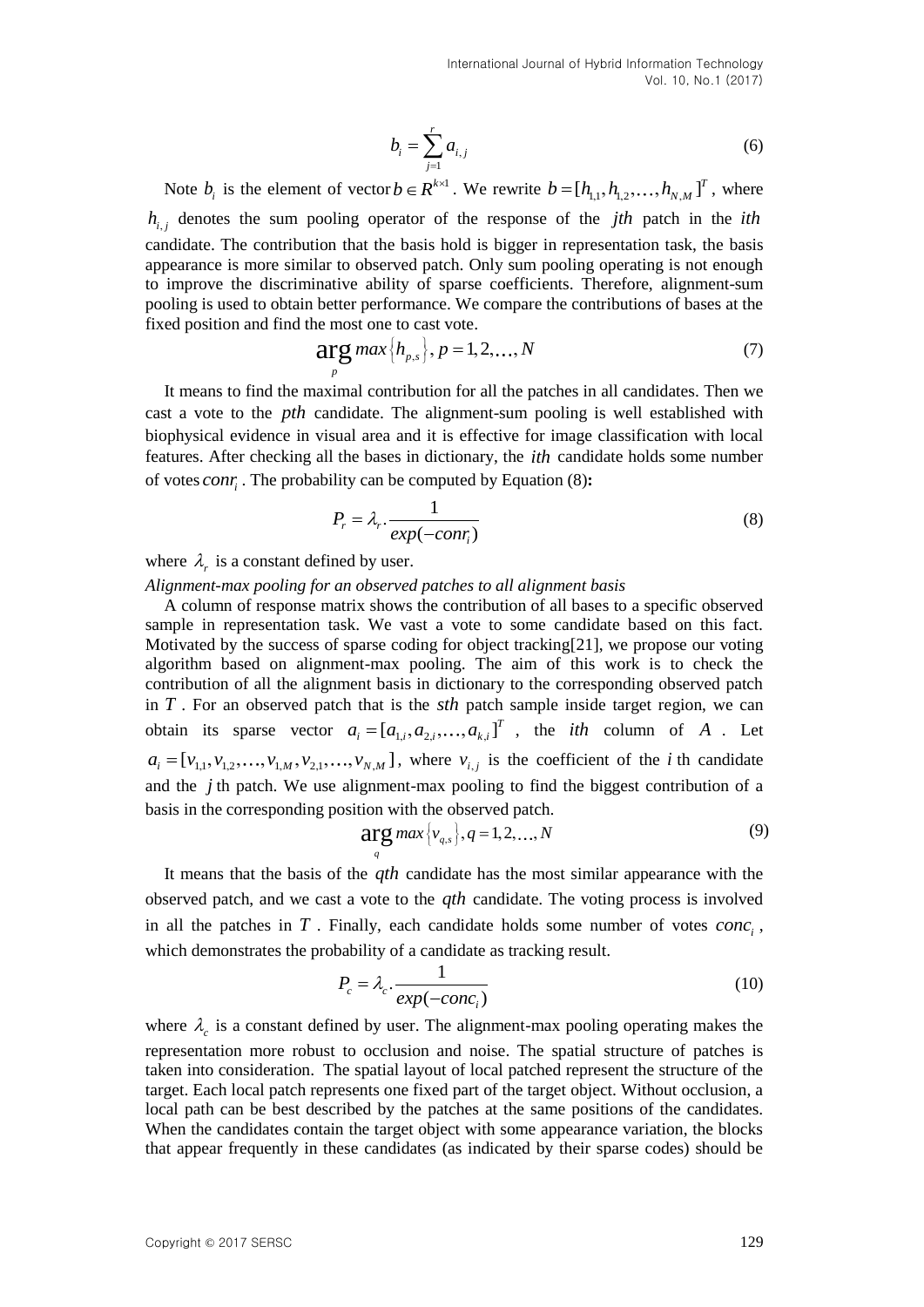weighted more than others for more robust representation. By this voting operation, the spatial information of a single local patch is considered, which can decrease the negative influence brought by occlusion and improve the tracking performance. Figure.2 shows an example of the coefficients of a local patch with occlusion and a local patch without occlusion. In the proposed method, we only hold the coefficients obtained from the training patches at the same position, which improves the tracking performance due to the consideration of spatial layout of local patches.



### **Figure 2. Coefficients of a Patch**

If the number of the patches of templates is too small, it is difficult to track target successfully due to the fact that the votes are too dispersed to obtain the candidate with the most votes. It may occur that two candidates have the same number of votes, in addition, the number of votes is small. To address this problem, we take ten templates, *i.e.*  $n = 10$ , and sample nine patches in a template, *i.e.*  $M = 9$ . Then we have 90 times to cast a vote, which is enough to recognize the target from the candidates.

# **3. Template Update**

If we do not update the template, a fixed template is not sufficient to capture appearance variations due to occlusion or pose changes in the video. Therefore, it is necessary and important to update the templates. While a rapidly changing model is susceptible to drift. Small errors are introduced each time when the template is updated. The errors are accumulated and the tracker drifts away from the target. We tackle this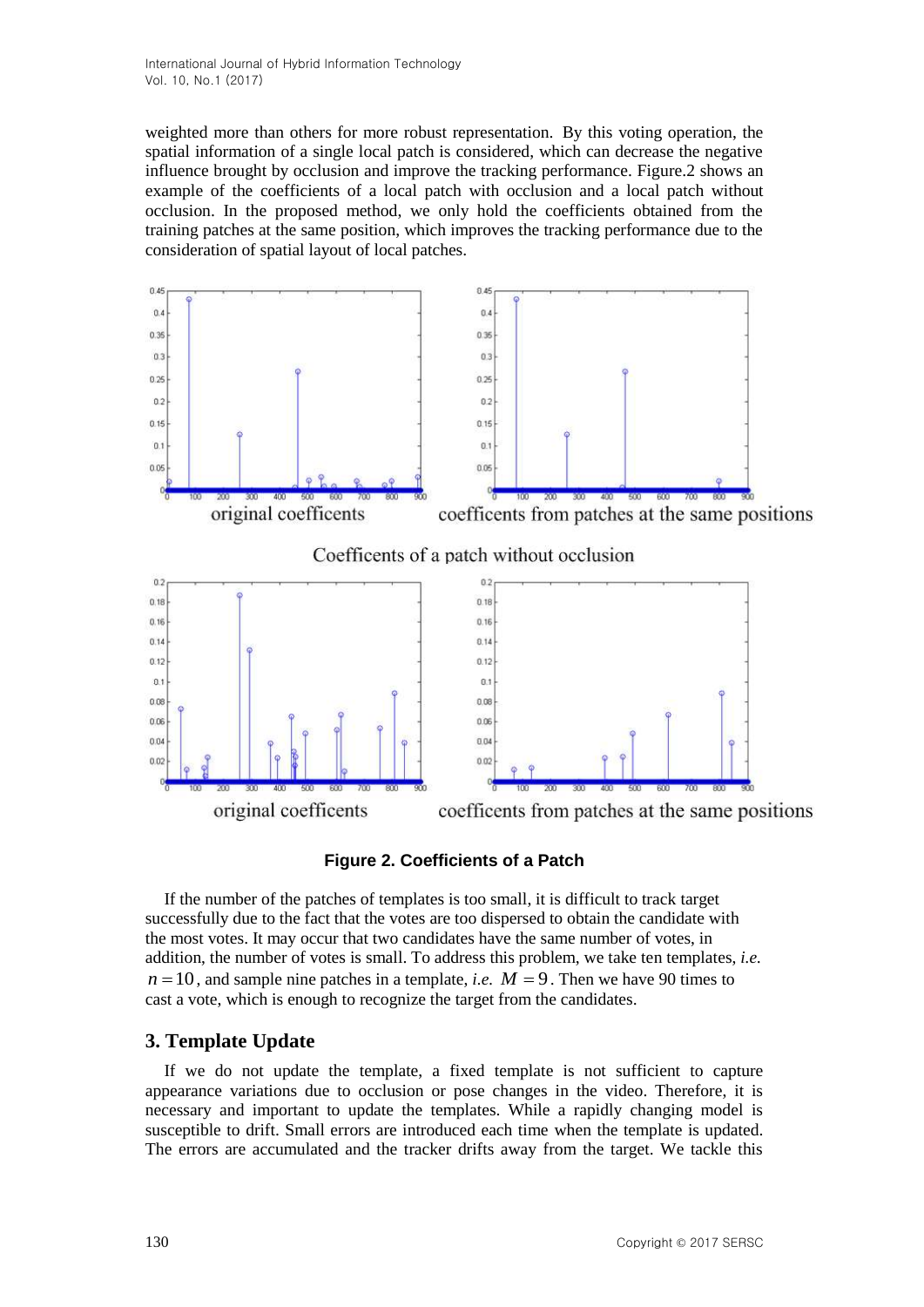problem by dynamically updating the target template set T. In this paper, subspace learning into sparse representation and alignment-pooling are introduced to adapt templates to the appearance change of the target, and reduce the influence of the occluded target template as well.

The larger coefficient of  $\alpha$  is, the bigger contributions of the corresponding candidate is needed in the approximation  $||T - C\alpha||_2$ . We exploit the characteristic by introducing a weight  $w_i$  associated with each template  $T_i$ . Intuitively, the larger the weight is, the more important the template is. Set the weight vector  $W = [w_1, w_2, \dots, w_n]^T$  for the templates.  $\hat{\alpha} = [\alpha_1, \alpha_2, ..., \alpha_n]$  represents the coefficients of templates corresponding to a candidate, where  $\alpha_i$  is the coefficients of the *ith* template. Each template and candidate has several local patches, for example 9, thus  $\alpha_i$  is a  $9 \times 9$ matrix. Each local patch at a certain position of a template is represented by patches at different positions of all the candidates. The local appearance variation of a patch can be best described by the blocks at the same positions of the candidates (*i.e.* using the coefficients with the aligned positions). Based on this alignment-pooling[12], compute  $w_i$  using Equation (11) :

$$
w_i = \sum (\text{diag}(\alpha_i))
$$
 (11)

We update the templates every  $m$  frames  $(5 \text{ in our experiments})$  from the current tracking result. The weights  $w_i$  of the  $m$  frames are added together to be final weights for a template, as shown in Equation (12). The template corresponding to the minimum of  $w_i$ is selected to be deleted and the target template set T is then updated using new template.

$$
w_i = \sum_{f=1}^{m} \sum (\text{diag}(\alpha_i))
$$
 (12)

Sparse representation and subspace learning are combined to model the new template to update the target template set  $T$ . The tracking results of the target  $(5 \text{ in our})$ experiments) are collected and thrown into the incremental learning method proposed in [2]. The result candidate can be modeled by a linear combination of the PCA basis vectors, which preserve the main and common information of the observed image. Trivial templates are introduced Motivated by the method proposed in [1].<br> $V = D \omega + \epsilon = [D \quad I \quad \begin{bmatrix} \omega \\ \end{bmatrix}$ 

$$
y = D_t \omega + e = [D_t \quad I_d] \begin{bmatrix} \omega \\ e \end{bmatrix}
$$
 (13)

In Equation (13), where y denotes the observation vector,  $D<sub>t</sub>$  is the matrix composed of eigenbasis vectors,  $\omega$  is the coefficients of eigenbasis vectors and  $e$  indicates the pixels in that are corrupted or occluded. The nonzero entries of *e* indicate the pixels in *y* that are corrupted or occluded. Because particles are densely sampled around the current target state, the representations of templates with respect to  $D<sub>t</sub>$  will be sparse (few candidates are required to represent them) and similar to each other in general. Therefore, we need to solve the convex optimization problem as  $l_1$  regularized least square problem in Equation(14):

$$
\min_{q} \|y - Bq\|_{2}^{2} + \lambda \|q\|_{1}
$$
 (14)

where  $\lambda$  is a tradeoff parameter between reliable reconstruction and joint sparsity regularization,  $B = [D_t \quad I_d]$ ,  $q = [\omega \quad e]^T$ . The coefficients of trivial templates are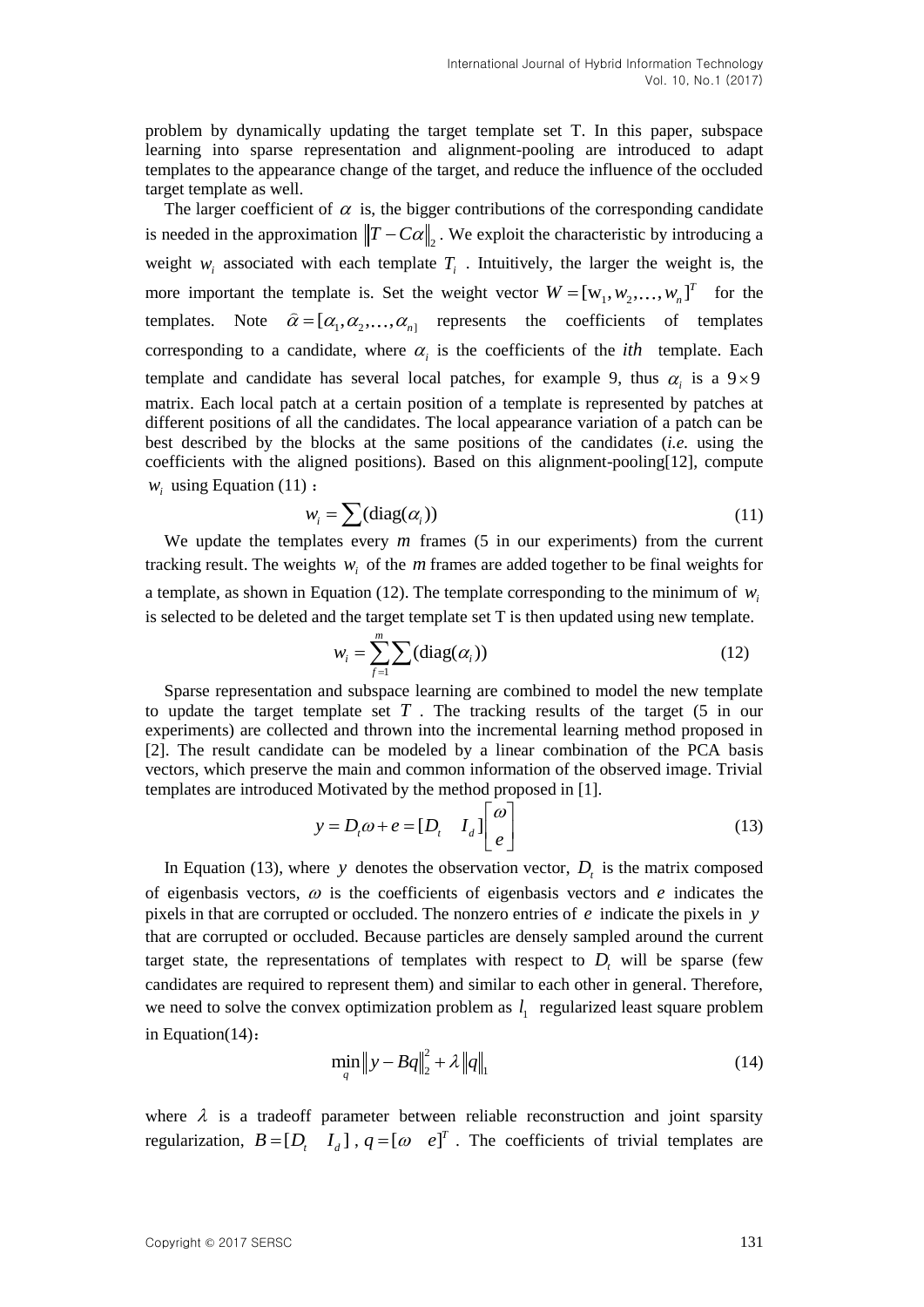employed to account for noise or occlusion and avoid much occlusion to be updated into the template set. The reconstructed image is then used for updating the template to be replaced.

Figure 3 shows some examples of templates. When the target is not occluded, the templates can adapt to the appearance change of the target. When the target is occluded, the templates focus on the parts which are not contaminated. In addition, the small number of templates characterizes the occluded target. With the proposed template update strategy, the proposed method can adapt to the appearance change of the target and handle the serious occlusion as well. The template update strategy is summarized in Algorithm 1.

#### Algorithm 1 Template Update

- 1:  $y$  is the newly chosen tracking target.
- 2. Throw  $y$  into the incremental learning method to compute new eigenbasis vectors.
- 3: Solve (12) and obtain  $\omega$ .
- 4: Compute  $w_i$  using (10) for templates.
- 5: Set  $w_1 = \inf$ , which means we keep the first template fixed.
- 6: Copmpute  $p = \min w_i$ .
- 7: Detelet the template  $p$ .
- s: Add  $\hat{y} = D_t \omega$  to the end of the template set T.
- 9: Normalize the template set T.



(a) Templates When the target is not occluded (The template with red box is deleted, and the one with green box is the new template learned by the proposed template update strategy.)



(b) Templates When the target is occluded (The template with red box is deleted, and the one with green box is the new template learned by the proposed template update strategy. )

**Figure. 3 The Examples of Templates**

### **4. Visual Tracking based on Particle Filter**

Particle filters have been used extensively in object tracking task[24]. In this paper, particle filters is employed to track the target object. Let  $x_t$  and  $y_t$  denote the state variable and its observation of an object at time t respectively. The sparse representation model aims at calculating the observation likelihood for sample state  $x_t$ , *i.e.*  $p(y_t|x_t)$ . In general, it should reflect the similarity of a particle and the object templates while being robust against occlusion or appearance changes. At the frame *t* , given the target template set  $T = [y_i^1, y_i^2, \dots, y_i^n]$ , let  $S_t = [x_i^1, x_i^2, \dots, x_i^n]$  denote the sampled states and  $D_t = [d_t^1, d_t^2, \ldots, d_t^k]$  denote the corresponding candidate target patch in target template space. Then, the optimal state  $x_i^*$  $x_t^*$  of frame t can be obtained by Equation(15)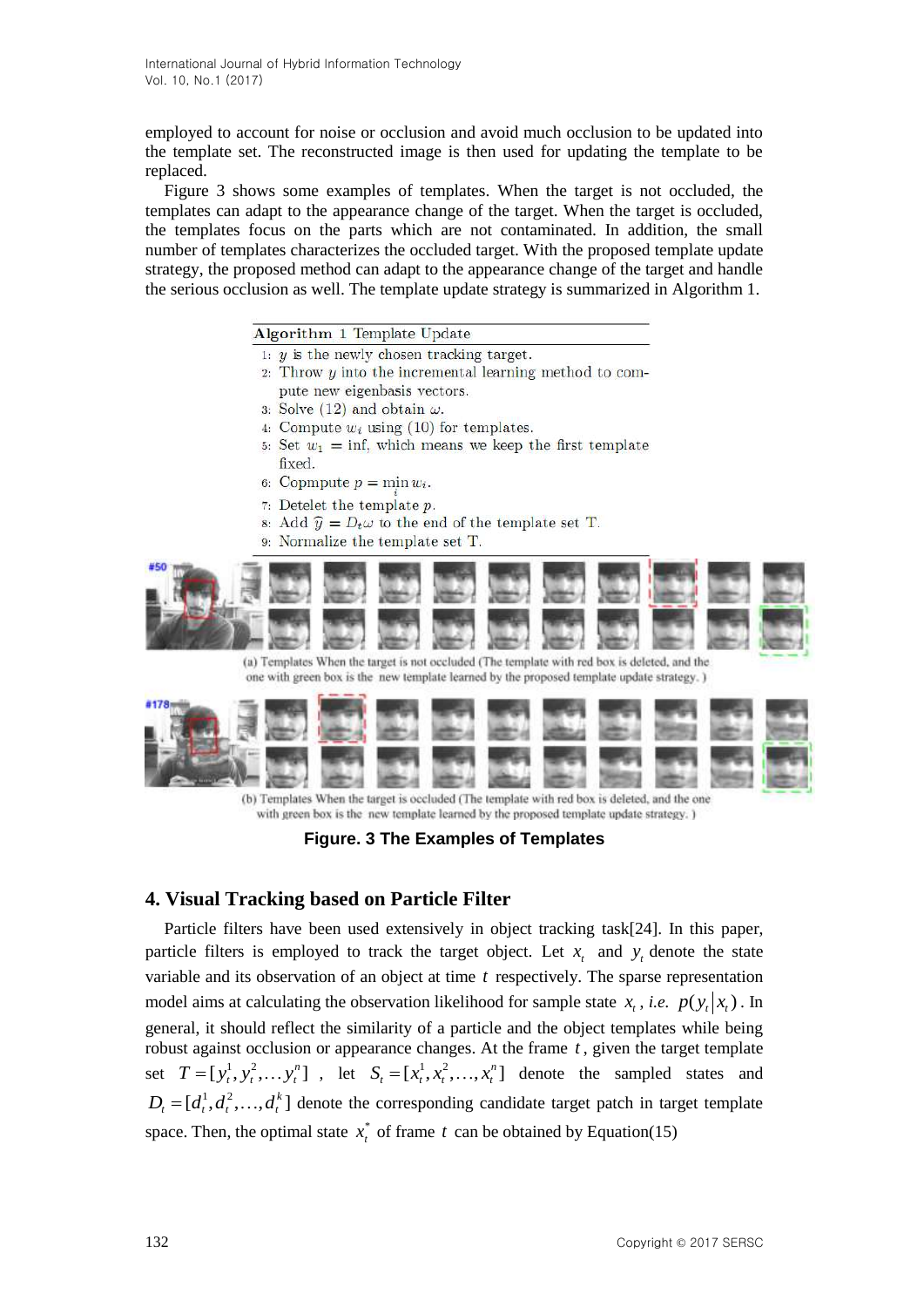$$
x_t^* = \arg \max_{x_t^i \in S_t} p(y_t | x_t^i)
$$
\n(15)

We apply the affine transformation with six parameters to model the target motion between two consecutive frames. The state transition is formulated as  $p(x_t | x_{t-1}) = N(x_t; x_{t-1}, \Sigma)$ , where  $\Sigma$  is a diagonal covariance matrix whose elements are the variances of the affine parameters. In the proposed method, the observation model is constructed by Equation(16)

$$
p(y_t|x_t^i) = P_r \cdot P_c \tag{16}
$$

where the right side of the Equation denotes the similarity between the candidate and the target based on the vote value. With the template updated incrementally, the observation model is able to adapt to the appearance change of the target.

#### **5. Experimental Results**

In this section, we compare the visual tracking performance of the proposed tracker with several state-of-the-art trackers on eight challenging video sequences, in which the challenges include serious occlusion, background clutter, illumination variation, pose variation, and scale change. The proposed approach is compared with eight state-of-theart tracking methods including incremental visual tracking (IVT) method[1], L1 tracker[6], structural local sparse appearance model(LSAM)[21], multiple instance learning (MIL) tracker[3], online multiple support instance tracking (OMSIT) method $[25]$ , compressive tracking (CT) $[14]$ , learning a deep compact image representation(DLT)[26] and object tracking with local sparse representation (OLSR)[13]. We downloaded the source codes of these methods from the websites of their authors. The proposed algorithm is implemented in MATLAB and runs at 0.1 seconds per frame compared to 0.2 seconds per frame on a Pentium 3.2 GHz Dual Core PC with 3.4 GB memory. The  $l_1$  minimization problem is solved with the SPAMS package [27].

#### **5.1. Parameter Setting**

The numbers of object templates and the particles are set as 10 and 200, respectively. In many other methods, the number of particles is 600. However, more particles is not suitable in the proposed method due to the fact that more candidates make the errors between different classes is too small to recognize the accurate result. We set the template size to  $32 \times 32$  and extract overlapped  $16 \times 16$  local patches within the target region with 8 pixels as step length. The regularization constant is set to 0.001 in all experiments. As for the templates update, 8 eigenvectors are used to carry out incremental subspace learning method in all experiments. And we update templates every 5 frames.

#### **5.2. Quantitative Evaluation**

To quantitatively assess the performance of the proposed trackers, we use two common performance metrics for quantitative comparison: relative overlap area and central pixel error. The center location error is defined as the Euclidean distance (in pixels) between the central location of the tracked target and the manually labeled ground truth data. The relative overlap area [28] is defined by the Equation (20) to evaluate the success rate.

rate = 
$$
\frac{area(B_p \cap B_{gt})}{area(B_p \cup B_{gt})}
$$
 (20)

where  $B_p$  and  $B_{gt}$  denote the predicted bounding boxes and the ground truth boxes respectively. The value of the rate is bigger, tracking is considered more successful. The quantitative comparison results are summarized in Table 1 and Table 2.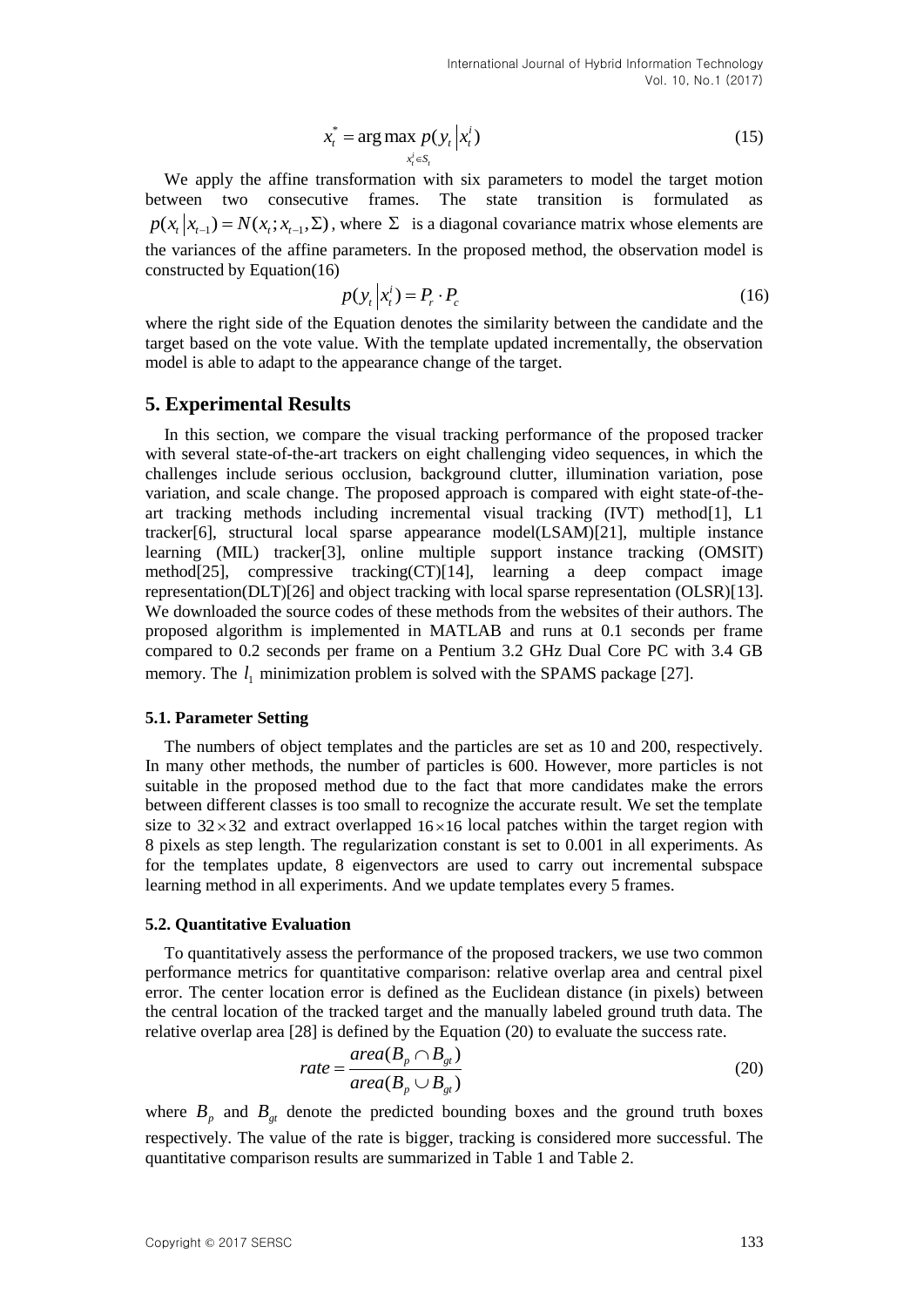|              |       | panda animal | face | woman | girl  | singer | car  | caviar |
|--------------|-------|--------------|------|-------|-------|--------|------|--------|
| <b>CT</b>    | 107.7 | 231.6        | 16.8 | 107.6 | 35.5  | 18.7   | 27.3 | 64.3   |
| L1           | 120.7 | 189.8        | 18.7 | 130.3 | 12.8  | 3.8    | 33.5 | 25.5   |
| <b>LSAM</b>  | 15.4  | 6.1          | 3.9  | 2.5   | 12.1  | 4.0    | 2.2  | 5.7    |
| MIL          | 89.1  | 262.4        | 14.9 | 137.2 | 30.0  | 23.8   | 46.4 | 65.9   |
| <b>OLSR</b>  | 15.4  | 10.2         | 47.1 | 147.2 | 14.0  | 4.2    | 5.6  | 57.4   |
| <b>DLT</b>   | 14.2  | 9.4          | 23.2 | 4.6   | 11.9  | 2.9    | 1.7  | 55.6   |
| <b>IVT</b>   | 143.6 | 7.0          | 22.1 | 172.5 | 66.1  | 10.5   | 2.2  | 70.2   |
| <b>OMSIT</b> | 142.8 | 115.2        | 38.0 | 147.3 | 143.1 | 9.1    | 67.3 | 73.8   |
| Ours         | 2.9   | 6.7          | 4.2  | 3.0   | 12.5  | 3.8    | 2.2  | 5.5    |

**Table 1. The Comparison of Average Center Error (in pixels)**

|  |  | <b>Table 2. The Comparison of Success Rate</b> |  |  |  |
|--|--|------------------------------------------------|--|--|--|
|--|--|------------------------------------------------|--|--|--|

|              |      | panda animal | face | woman | girl | singer | car  | caviar |
|--------------|------|--------------|------|-------|------|--------|------|--------|
| <b>CT</b>    | 15.8 | 3.0          | 59.7 | 17.0  | 48.0 | 34.0   | 35.3 | 13.2   |
| L1           | 3.4  | 4.8          | 58.6 | 16.3  | 65.2 | 78.9   | 44.3 | 4.3    |
| <b>LSAM</b>  | 75.2 | 62.9         | 82.3 | 79.0  | 68.4 | 82.9   | 80.9 | 73.2   |
| <b>MIL</b>   | 24.7 | 5.9          | 58.4 | 14.9  | 54.1 | 30.2   | 2.6  | 13.5   |
| <b>OLSR</b>  | 74.1 | 60.0         | 52.9 | 17.2  | 67.7 | 78.8   | 52.0 | 13.3   |
| <b>DLT</b>   | 67.0 | 60.6         | 50.5 | 70.1  | 66.6 | 83.2   | 74.2 | 15.7   |
| <b>IVT</b>   | 45.4 | 62.0         | 42.7 | 18.4  | 14.0 | 53.2   | 80.6 | 14.1   |
| <b>OMSIT</b> | 19.4 | 20.1         | 40.8 | 5.9   | 12.2 | 56.7   | 9.4  | 11.9   |
| Ours         | 79.8 | 62.8         | 83.8 | 83.3  | 64.5 | 83.1   | 81.2 | 75.4   |

Figure 4 shows the relative position errors (in pixels) between the center and the tracking results. These results indicate that the overall performance of the proposed tracker outperforms the most of other trackers in these sequences, especially for the videos with serious occlusion.



**Figure 4. Quantitative Evaluation in Terms of Center Location Error (in pixel)**

### **5.3 Qualitative Evaluation**

Figure 5 shows csome key frames with bounding boxes reported by all eight trackers for each of the 8 video sequences.

In the animal sequence, the target is a fast moving animal with motion blur. LSAM, OLSR, DLT, IVT and the proposed tracker can track the target to the end. The other four trackers fail when some similar objects appear in the background.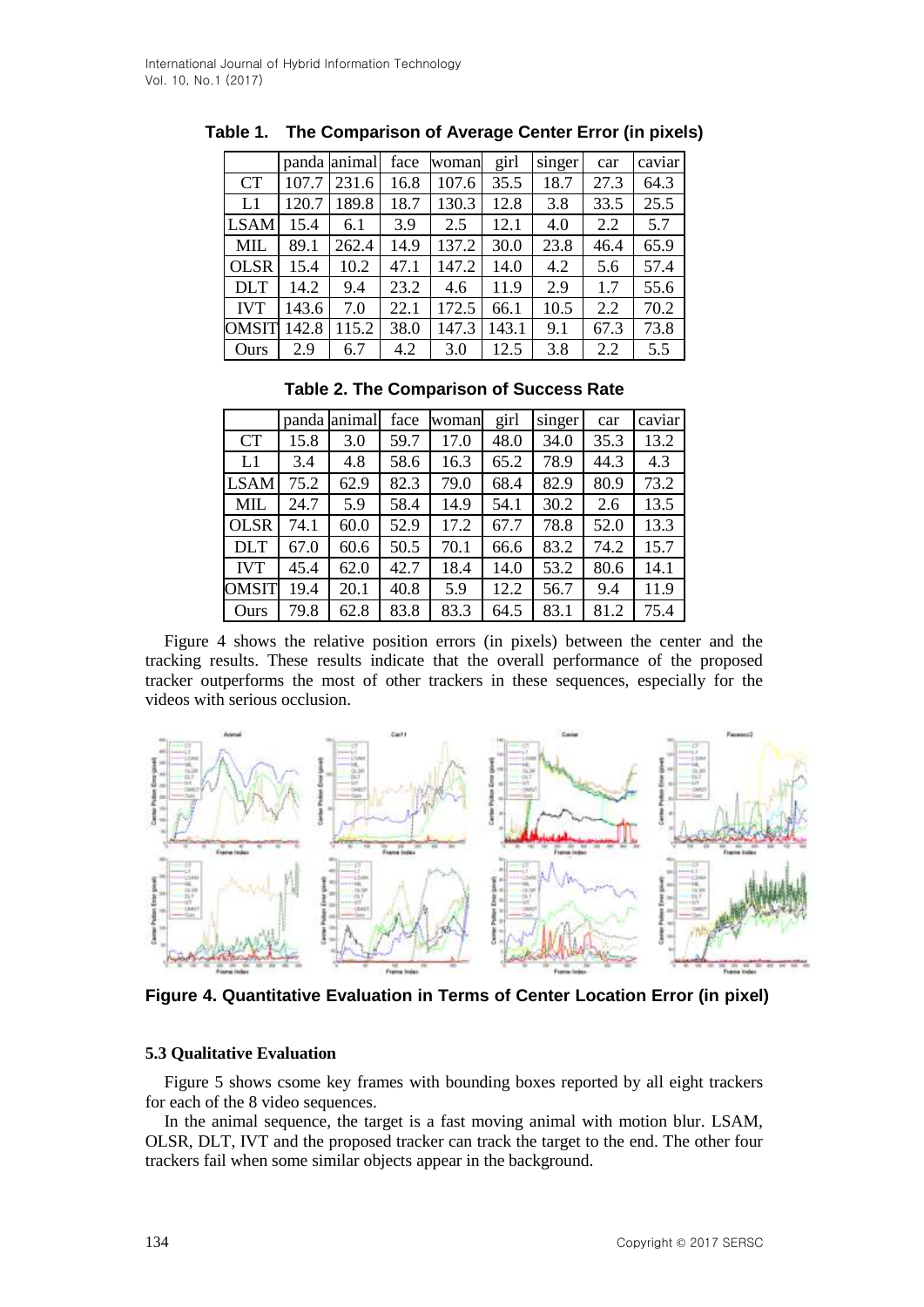In the car11 sequence, the tracked target is a car moving on a road where the environment is very dark. Since the similarity between the car and background, L1, MIL, OMSIT drift away from about the frame 50 and CT can not track the car from about the frame 260. LSAM, DLT, IVT and the proposed tracker can also track the car accurately.

In the Caviar sequence, the tracked target is a man walking in a piazza. The man is severely occluded three times by the other persons. The numerous methods fail to track the target because there are similar objects around it when heavy occlusion occurs. When appear occlusion first time, the methods except LASM, L1 and the proposed tracker track the person with red dress. When appear occlusion second time, L1 tracks the person beside the target from frame 118. Only LSAM and our tracker do not drift away from beginning to frame 439 when appear occlusion again. From 439 to 477, LSAM and our tracker drift away and track the person beside the target. And from frame 477 to end, our tracker tracks the target successfully due to the fact that the structured local information and the robust template update scheme can distinguish the target and similar objects.

In the faceocc2 sequences, the challenging are the serous occlusion and in-plane rotation. When the face is occluded by the book from the side, IVT fails at frame 284 because the occlusion. OMSIT and OLSR fail at the frame 433 and the frame 516 because of the occlusion with in-plane rotation. The tracking box of IVT, L1 and DLT are gradually narrowing, which leads to failure tracking. LSAM, CT, MIL and our trackers can track the face accurately along the whole sequence.

In the girl sequences, the challenging consists of occlusion, in-plane and out-of-plane rotations. The IVT and OMSIT trackers can not deal with out-of-plane rotation. The CT tracker drifts away when the girl is occluded. The LSAM, L1, MIL OLSR, and DLT can track the girl accurately. Our tracker hold plain performance when deal with in-plane and out-of-plane rotations, which can be concluded from the quantitative evaluation.

In the panda sequence, the target experiences more and larger in-plane rotations in addition to occlusion. CT, L1, MIL and OMSIT tracker drift after the target undergoes large rotations whereas our method performs well throughout this sequence. IVT tracker fails to detect occlusions and tracks the target object after frame 132. Furthermore, LSAM, DLT and OLSR drift away when the sequence undergoes occlusions again at frame 213. While our tracker still performs well owing to the historical and the updating templates.

In the singer1 sequence, the stage light changes drastically. All trackers can track the target but CT and MIL do not support scale change and hence the results are less satisfactory.

In the woman sequence, the tracked target is a woman walking in the street. The woman is severely occluded several times by the parked cars. OMSIT first fails at frame 45 because of the pose change and the background change. All other trackers except DLT and our trackers fail when the woman walks close to the car at about frame 130. DLT can follow the target accurately but with reduced tracking box. LSAM and our tracker perform well accurately along the entire sequence.

In summary, our tracker can deal with serious occlusion, illumination change, motor blur, rotation and background clutter. Especially when the targets undergo serious occlusion (woman, caviar, panda), our tracker demonstrates satisfactory performance.

### **6. Conclusion**

In this paper, we propose a novel visual tracking method based on structured local information and collaborative voting scheme with the considering visual tracking as recognition problem. Different from the traditional methods, the set of candidates is used as training samples and the goal is to recognize the target template from all target candidates. The collaborative voting exploits the contribution of each basis in dictionary and takes the spatial layout of local patches into consideration, which helps distinguish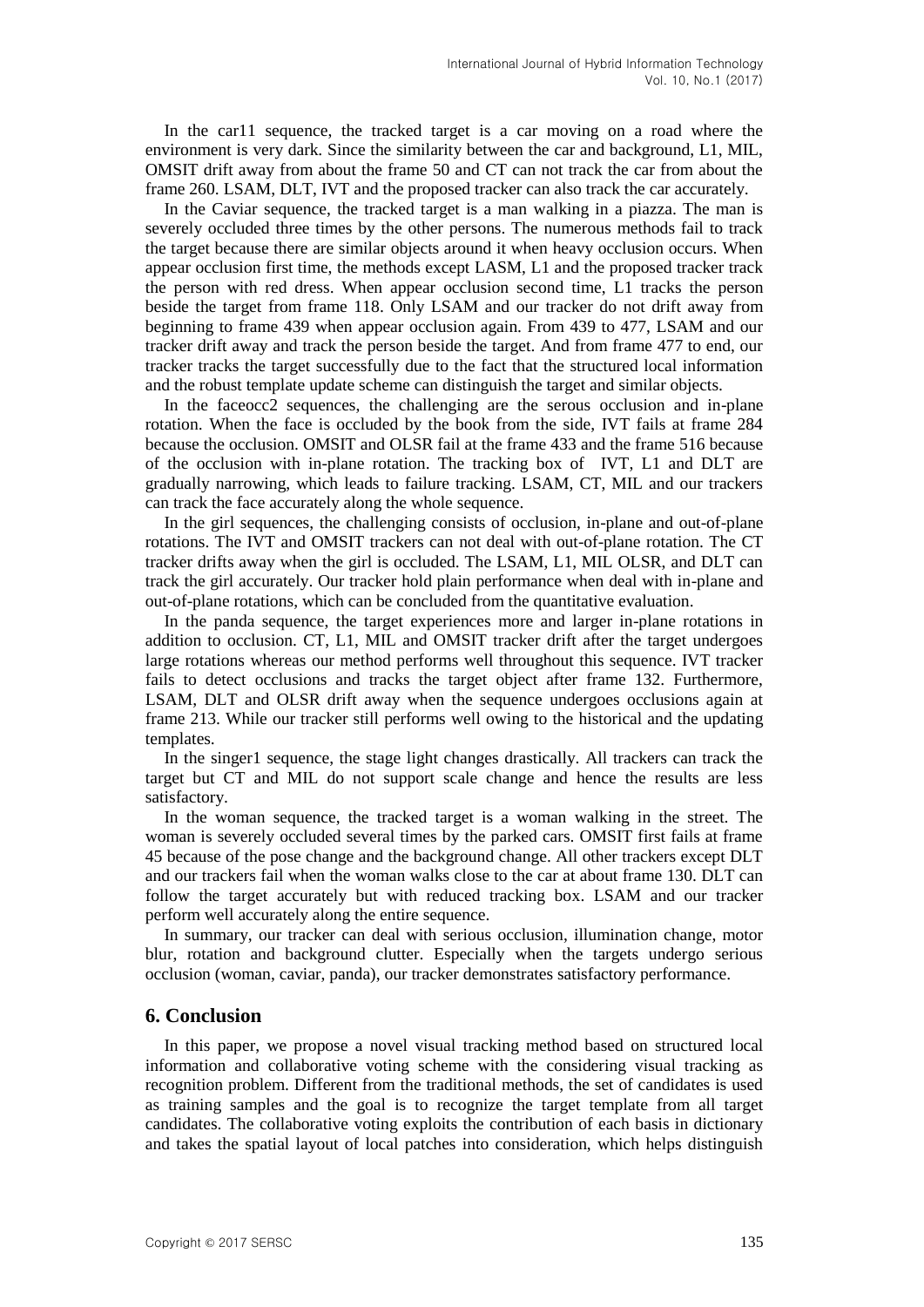target. The candidate with the more votes has higher probability as the tracking result. Besides, sparse representation is combined with incremental subspace learning and alignment-pooling for template update, which reduces drifts and enhances the proposed method to adaptively account for appearance change in dynamic scenes. Experiments have been conducted on some challenging benchmark video sequences. The quantitative and qualitative comparisons with several state-of-the-art methods demonstrate the effectiveness and robustness of the proposed algorithm. However, one drawback in the proposed method is the stability for that we use only 200 particles to track target. In the future, the velocity, acceleration and orientation of the target associated with the time are considered in sowing particles to prevent drifting problem.



**Figure. 5 Qualitative Evaluations in Terms of the Bounding Box**

# **Acknowledgements**

This work is supported by the National Natural Science Foundation of China under Grant, China (No.61103123), the Scientific Research General Project of Education Department of Liaoning Province, China (No. L2014066) and Provincial Natural Science Foundation of Liaoning Province with the Grant (No. 2015020101).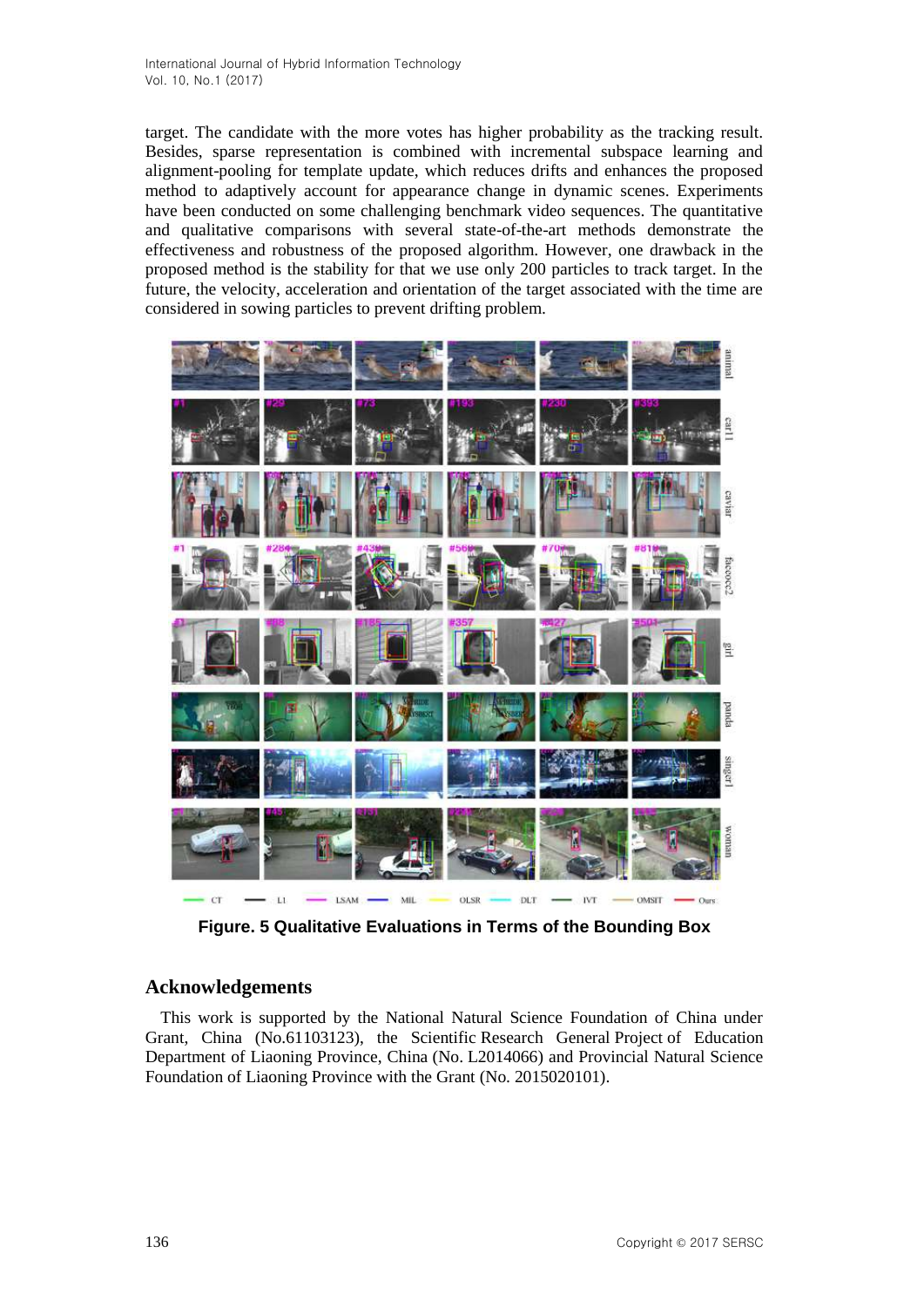### **References**

- [1] D. Ross, J. Lim, R.-S. Lin and M.-H. Yang, "Incremental learning for robust visual tracking", International Journal of Computer Vision, vol. 77, no. 1, **(2008)**, pp. 125-141.
- [2] H. Grabner and H. Bischof, "On-line boosting and vision.In Proceedings of Conference on Computer Vision and Pattern Recognition", IEEE, New York, USA, **(2006)**, pp. 260-267.
- [3] B. Babenko, M.-H. Yang and S. Belongie, "Visual tracking with online multiple instance learning", In Proceedings of Conference on Computer Vision and Pattern Recognition, IEEE, Miami, Florida, USA, **(2009)**, pp. 983-990.
- [4] J. Wright, A. Y. Yang, A. Ganesh, S. S. Sastry and Y. Ma, "Robust Face Recognition via Sparse Representation", IEEE Transactions on Pattern Analysis and Machine Intelligence, vol. 31, no. 1, **(2009)**, pp. 210-227.
- [5] A. Doucet, N. de Freitas and N. Gordon, "Sequential Monte Carlo Methods in Practice. Springer-Verlag", 2nd ed., J. Peters, Ed., New York, USA: McGraw-Hill, **(2001)**, pp. 15-64.
- [6] X. Mei and H. Ling, "Robust visual tracking using L1 minimization", International Conference on Computer Vision,Kyoto, Japan, **(2009)**, pp. 1437-1443.
- [7] X. Mei, H. Ling, Y. Wu, E. Blasch and L. Bai, "Minimum error bounded efficient L1 tracker with occlusion detection", In Conference on Computer Vision and Pattern Recognition, Colorado Springs, CO, USA, **(2011)**, pp. 1257-1264.
- [8] B. Liu, J. Huang, L. Yang and C. Kulikowski, "Robust visual tracking using local sparse appearance model and K-selection", IEEE Transactions on Pattern Analysis and Machine Intelligence, vol. 35, no. 12, **(2013)**, pp. 2968-2981.
- [9] X. Zhang, W.Li, W. Hu, H. Ling and S. Maybank, "Block covariance based L1 tracker with a subtle template dictionary", Pattern Recognition, vol. 46, no. 7, **(2013)**, pp. 1750-1761.
- [10] D. Wang, H. Lu and M.-H. Yang, "Online object tracking with sparse prototypes", IEEE Transactions on Image Processing, vol. 22, no. 1, **(2013)**, pp. 314-325.
- [11] T. Bai and Y.F. Li, "Robust visual tracking with structured sparse representation appearance model", *Pattern Recognition*, vol. 45, no. 6, **(2012)**, pp. 2390–2404.
- [12] S. Zhang, H. Yao, X. Sun and S. Liu, "Robust visual tracking using an effective appearance model based on sparse coding", *ACM Transactions on Intelligent Systems and Technology*, vol. 3, no. 3, **(2012)**, pp. 1–18.
- [13] W. Qing, C. Feng and X. Wenli, "Online Discriminative Object Tracking with Local Sparse Representation", In Proceedings of the 2012 IEEE Workshop on the Applications of Computer Vision, **(2012)**, pp. 425-432.
- [14] K. Zhang, L. Zhang and M. Yang, "Real-time compressive tracking", In European Conference on Computer Vision, Florence, Italy, **(2012)**, pp. 864-877.
- [15] Q. Wang, F. Chen, W. Xu, and M.-H. Yang., "Object tracking via partial least squares analysis", IEEE Transactions on Image Processing, vol. 21, no. 10, **(2012)**, pp. 4454–4465.
- [16] W. Zhong, H. Lu and M. –H. Yang, "Robust object tracking via sparsity-based collaborative model", In Proceedings of Conference on Computer Vision and Pattern Recognition, IEEE, RI, USA, **(2012)**, pp. 1838-1845.
- [17] Q. Wang, F. Chen, J. Yang, W. Xu and M.-H. Yang, "Transferring visual prior for online object tracking", IEEE Transactions on Image Processing, vol. 21, no. 7, **(2012)**, pp. 3296–3305.
- [18] X. Li, C. Shen, Q. Shi, A. R. Dick and A. van den Hengel, "Non-sparse linear representations for visual tracking with online reservoir metric learning", In Proceedings of IEEE Conference on Computer Vision and Pattern Recognition, **(2012)**, pp. 1760–1767.
- [19] C. Bao, Y. Wu, H. Ling and H. Ji, "Real time robust l1 tracker using accelerated proximal gradient approach", In Proceedings of IEEE Conference on Computer Vision and Pattern Recognition, **(2012)**, pp. 1830–1837.
- [20] T. Zhang, B. Ghanem, S. Liu and N. Ahuja, "Low-rank sparse learning for robust visual tracking", In European Conference on Computer Vision, **(2012)**, pp. 470–484.
- [21] X. Jia, H. Lu and M.-H. Yang, "Visual Tracking via Adaptive Structural Local Sparse Appearance Model", In Proceedings of Conference on Computer Vision and Pattern Recognition, IEEE, RI, USA, **(2012)**, pp. 1822-1829.
- [22] T. Zhang, B. Ghanem, S. Liu and N. Ahuja, "Robust Visual Tracking via Multi-Task Sparse Learning", In Proceedings of Conference on Computer Vision and Pattern Recognition, IEEE, RI, USA, **(2012)**, pp.2042-2049.
- [23] Y. Peng, A. Ganesh, J. Wright, W. Xu and Y. Ma, "RASL: Robust Alignment by Sparse and Low-rank Decomposition for Linearly Correlated Images", In Proceedings of Conference on Computer Vision and Pattern Recognition, IEEE, San Francisco, CA, **(2010)**, pp. 763-770.
- [24] A. Yilmaz, O. Javed and M. Shah, "Object tracking: A survey", ACM Computing Surveys, vol. 38, no. 4, **(2006)**, pp. 1-45.
- [25] Q. Zhou, H. Lu and M. Yang, "Online multiple support instance tracking", In Proceedings of the IEEE Conference on Automatic Face and Gesture Recognition and Workshop , IEEE, Santa Barbara, CA, **(2001)**, pp. 545-552.